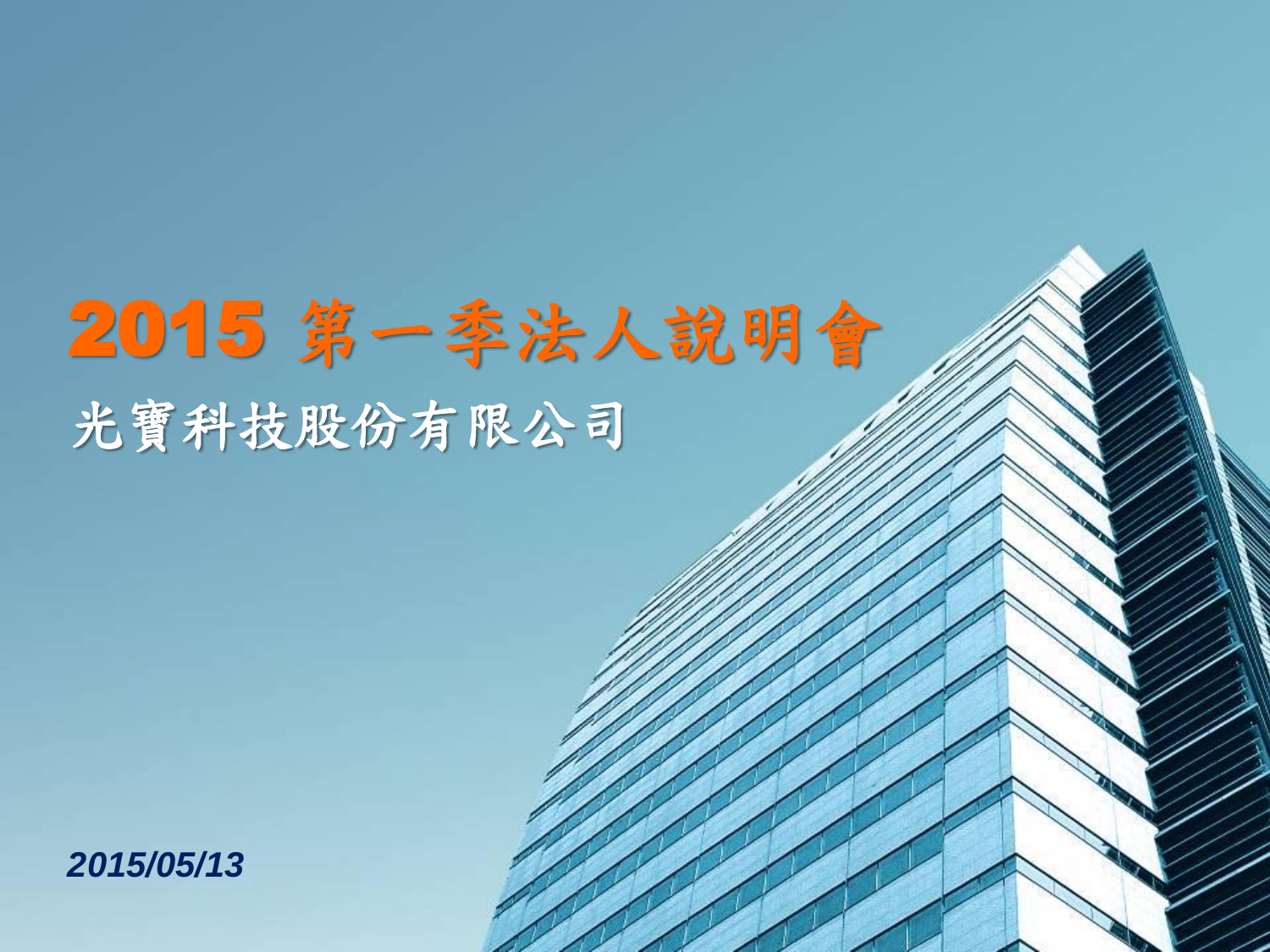# **Safe Harbor Notice**

- Lite-On Technology's statement of its current expectations are forward-looking statements which are subject to significant risks and uncertainties. Actual results may differ materially from those contained in any forward-looking statements.
- 本資料係依據國際會計報導準則**IFRS** 編制**.**

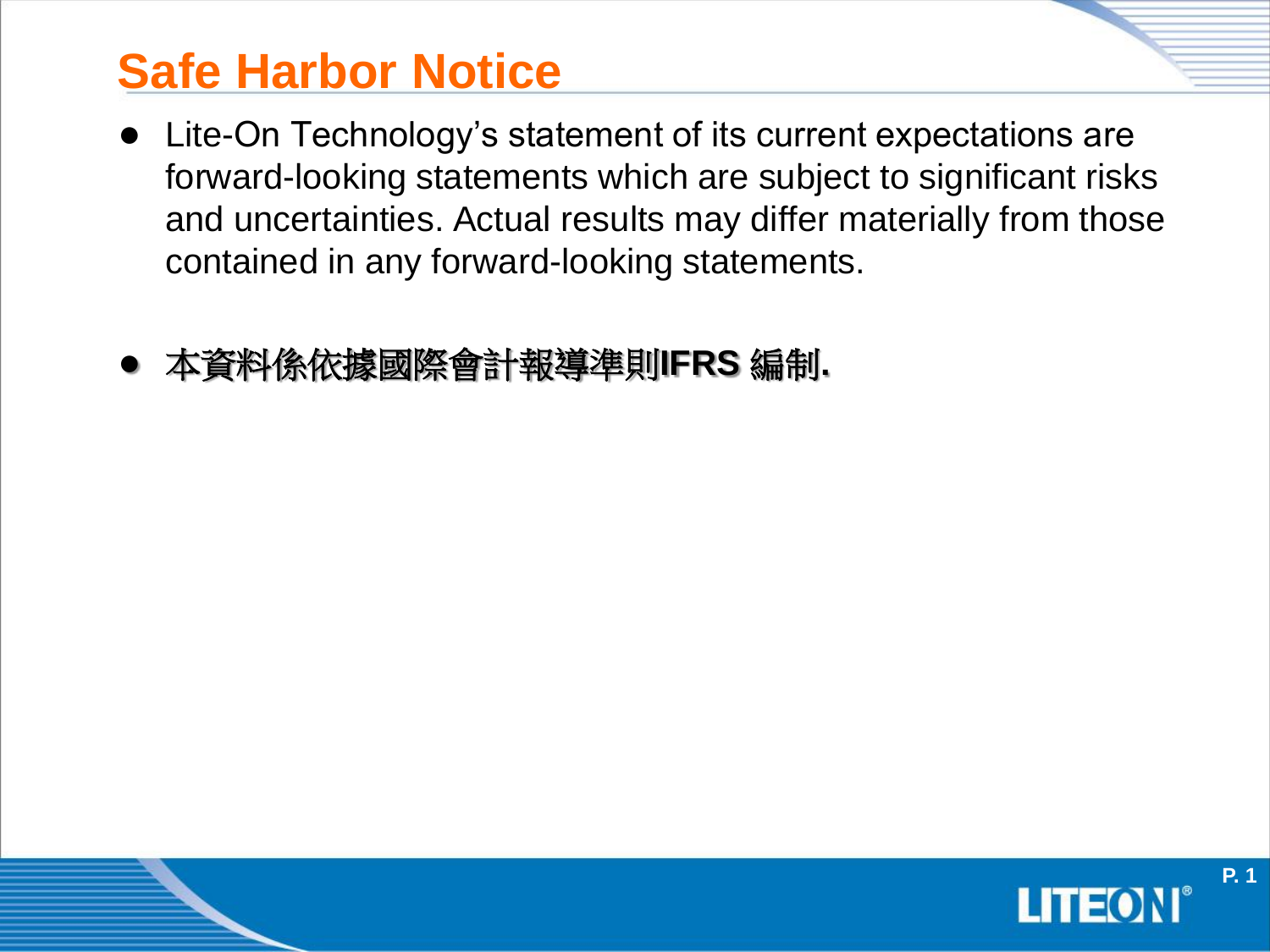#### **2015**年第一季營運表現

| 2015年第一季營運表現        |          |               |              |               |                         |              |       |                 |
|---------------------|----------|---------------|--------------|---------------|-------------------------|--------------|-------|-----------------|
| 單位:百萬新台幣            | 2015年第一季 |               | 2014年第四季 季成長 |               |                         | 2014年第一季 年成長 |       |                 |
|                     | 金額       | $\frac{1}{2}$ | 金額           | $\frac{0}{0}$ | %                       | 金額           | $\%$  | $\frac{0}{0}$   |
| 營業收入                | 51,540   | 100.0         | 60,048       | 100.0         | $-14$                   | 51,742       | 100.0 | $\mathbf 0$     |
| 銷貨成本                | 45,079   | 87.5          | 53,526       | 89.1          | $-16$                   | 45,320       | 87.6  | $-1$            |
| 營業毛利                | 6,462    | 12.5          | 6,522        | 10.9          | $-1$                    | 6,421        | 12.4  | $\mathbf 1$     |
| 營業費用                | 4,752    | 9.2           | 5,055        | 8.4           | $-6$                    | 5,022        | 9.7   | $-5$            |
| 營業淨利                | 1,709    | 3.3           | 1,467        | 2.4           | 16                      | 1,399        | 2.7   | 22              |
| 其他收入/支出             | 398      | 0.8           | 565          | 0.9           | $-30$                   | 421          | 0.8   | $-5$            |
| 税前利益                | 2,107    | 4.1           | 2,033        | 3.4           | $\overline{\mathbf{4}}$ | 1,820        | 3.5   | 16              |
| 所得税費用               | 415      | 0.8           | 548          | 0.9           | $-24$                   | 392          | 0.8   | $6\phantom{1}6$ |
| 淨利歸屬於非控制權益          | 47       | 0.1           | 32           | 0.1           | 48                      | $\mathbf 1$  | 0.0   |                 |
| 税後純益                | 1,646    | 3.2           | 1,453        | 2.4           | 13                      | 1,428        | 2.8   | 15              |
| 税後每股盈餘              | 0.71     |               | 0.63         |               |                         | 0.62         |       |                 |
| 加權平均流通在外股數<br>(百萬股) | 2,315    |               | 2,312        |               |                         | 2,308        |       |                 |

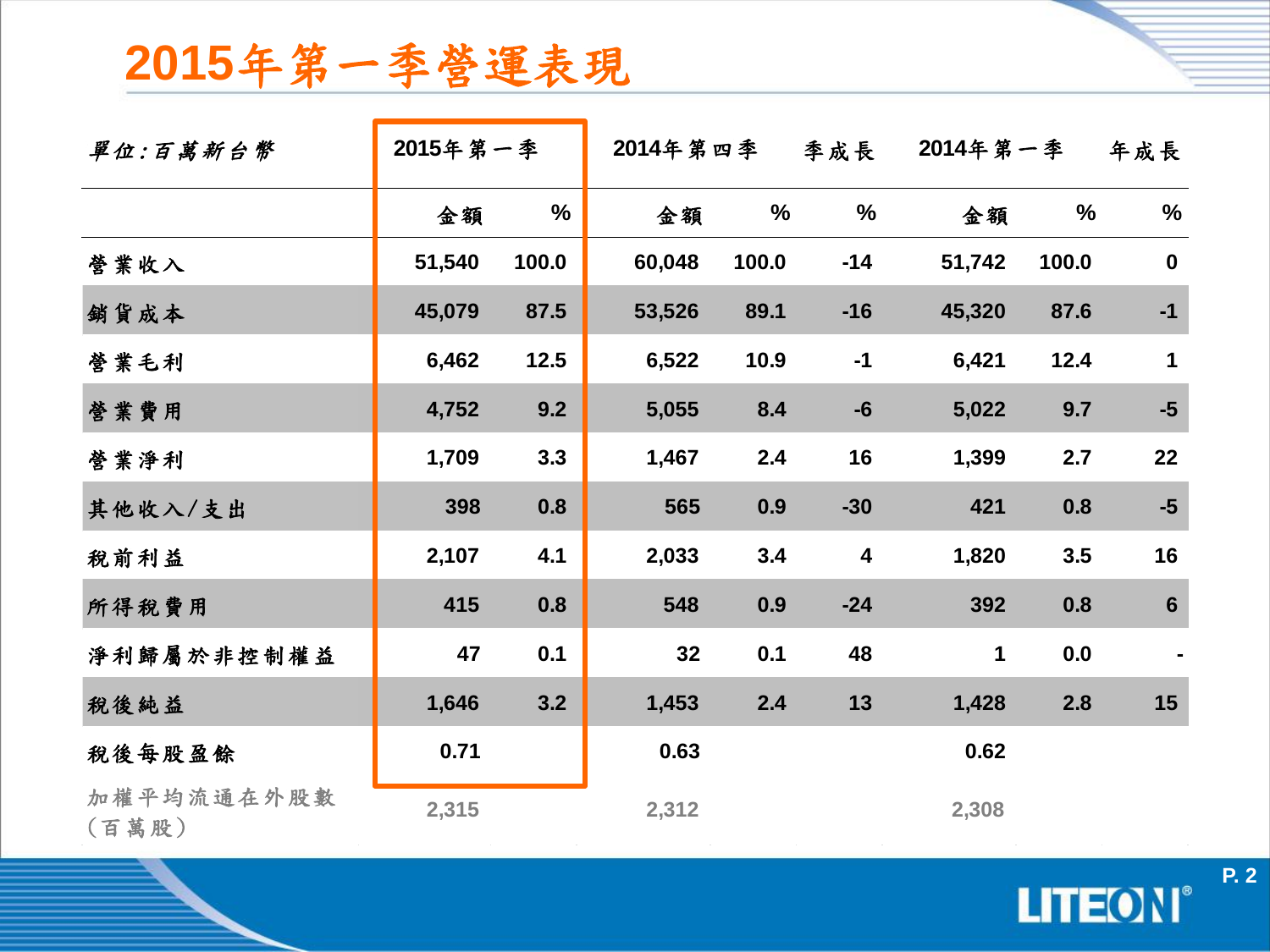# 營業外收益**/**支出

| 單位:百萬新台幣  | 2015年<br>第一季 | 2014年<br>第一季 |
|-----------|--------------|--------------|
| 淨利息收入(支出) | 168          | 211          |
| 匯兌收益(損失)  | 126          | 37           |
| 其他        | 103          | 173          |
| 合計        | 398          | 421          |
|           |              |              |

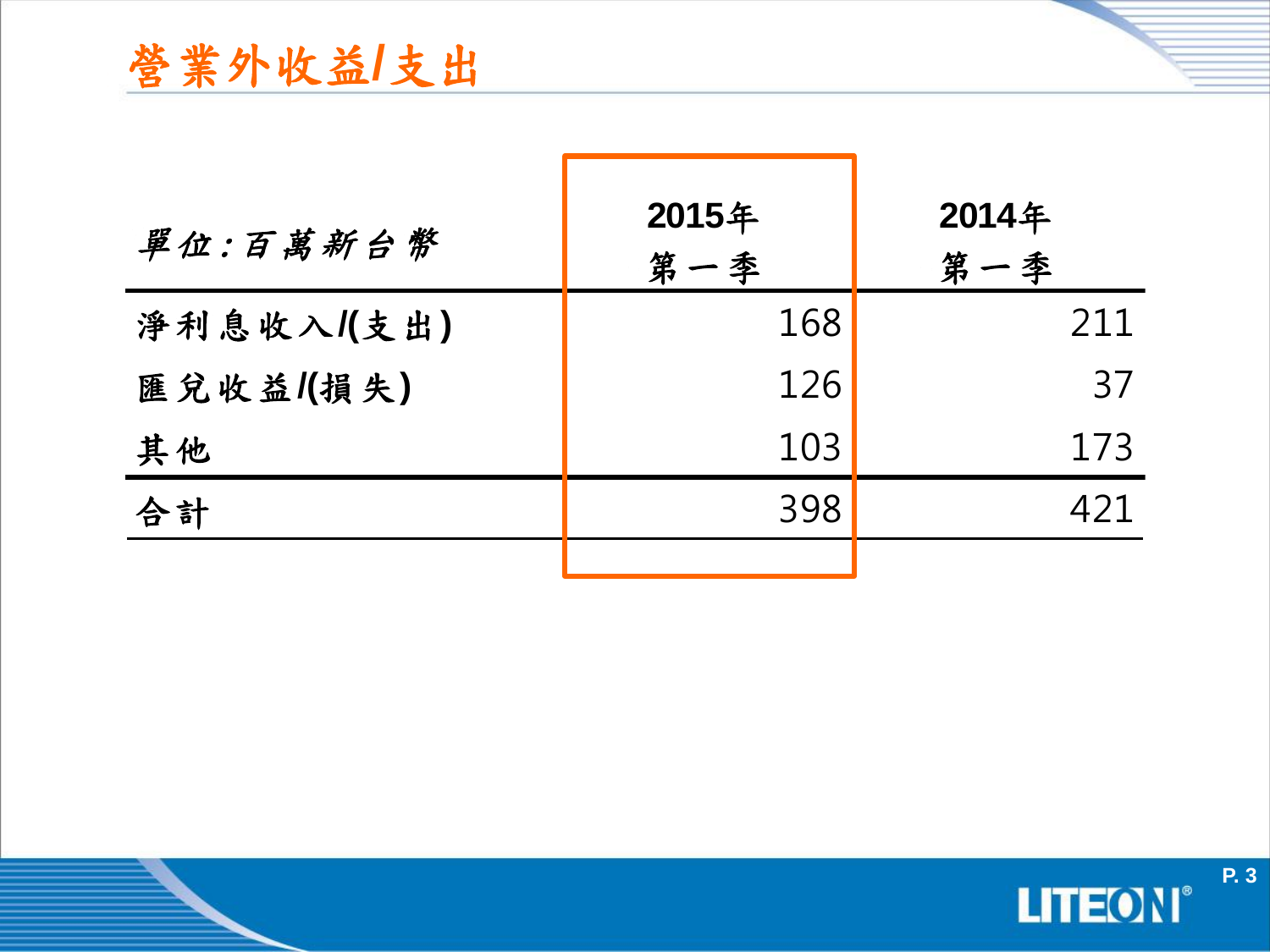#### 第一季營運部門別營收貢獻比重





**P. 4**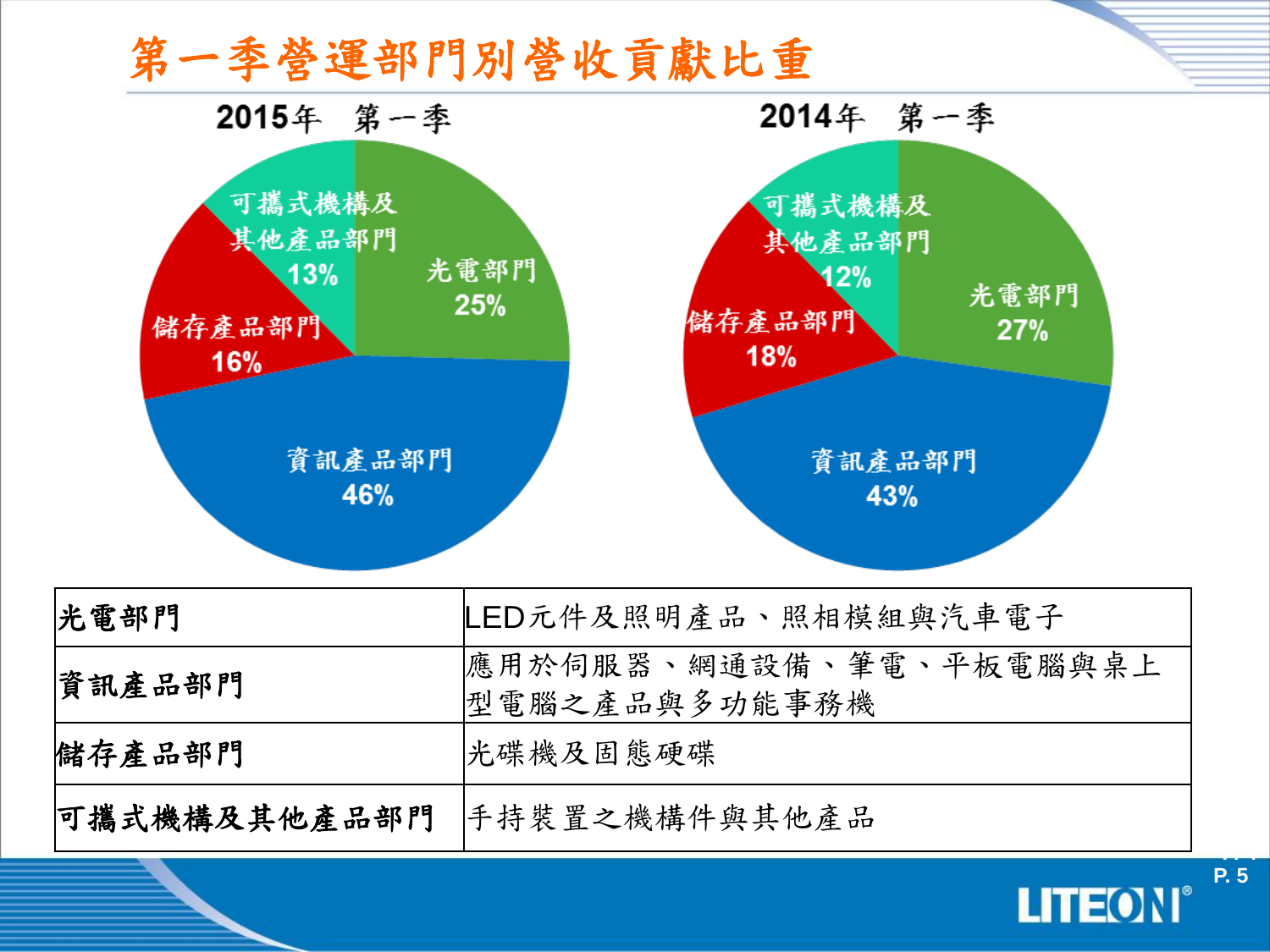# 第一季營運部門別營業收入

| 單位:百萬新台幣     |              |              |       |
|--------------|--------------|--------------|-------|
| 營運部門別營業收入    | 2015年<br>第一季 | 2014年<br>第一季 | 年成長   |
| 光電部門         | 13,109       | 14,109       | $-7%$ |
| 資訊產品部門       | 23,845       | 22,283       | 7%    |
| 儲存產品部門       | 8,165        | 9,009        | $-9%$ |
| 可攜式機構及其他產品部門 | 6,422        | 6,341        | $1\%$ |
|              |              |              |       |



**P. 5**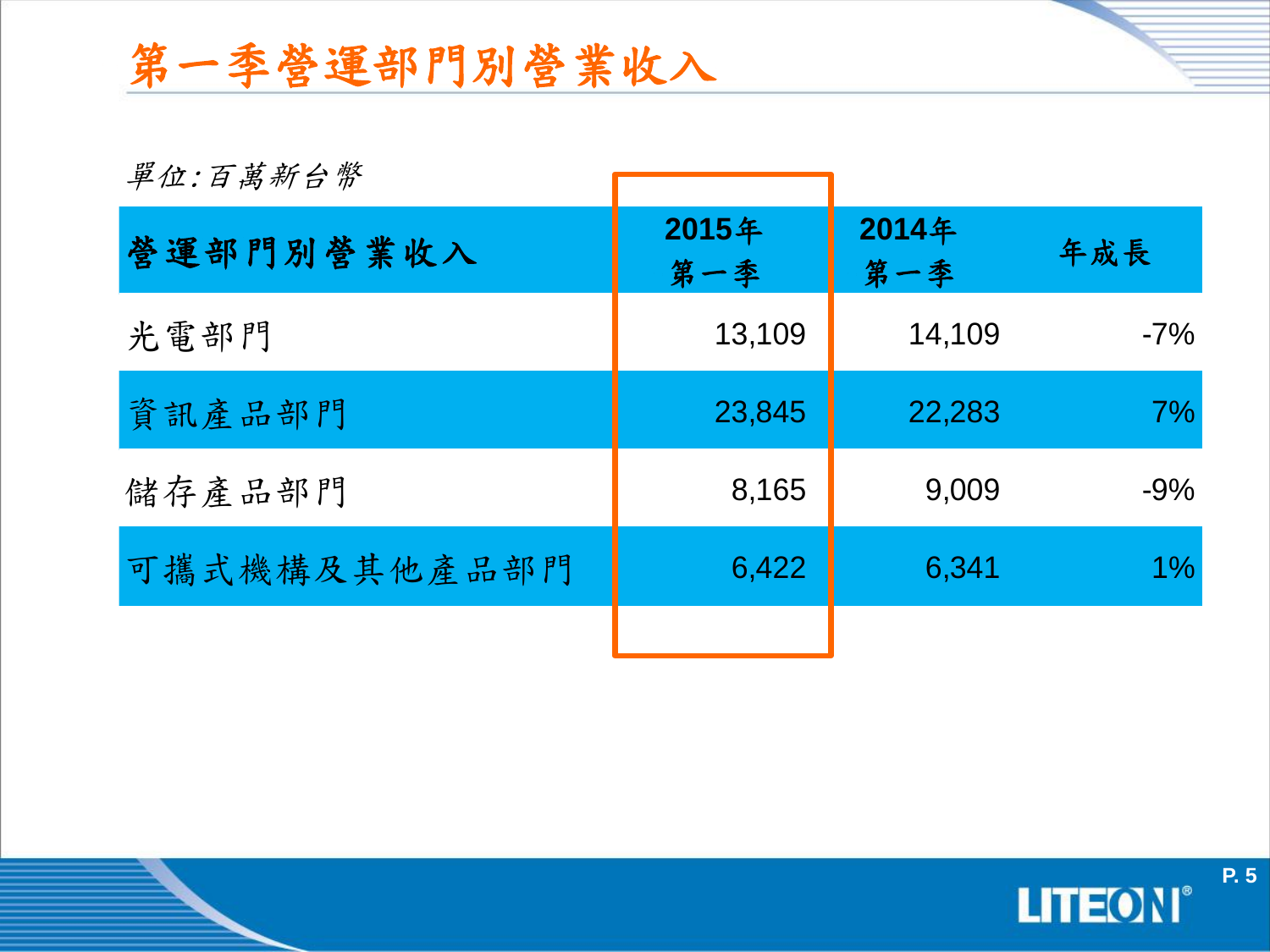### 第一季營運部門別營業淨利

#### 單位:百萬新台幣

| 單位:百萬新台幣     |              |              |        |
|--------------|--------------|--------------|--------|
| 營運部門別營業淨利    | 2015年<br>第一季 | 2014年<br>第一季 | 年成長    |
| 光電部門         | 355          | 910          | $-61%$ |
| 資訊產品部門       | 1,290        | 1,275        | $1\%$  |
| 儲存產品部門       | 566          | 490          | 16%    |
| 可攜式機構及其他產品部門 | (269)        | (1,012)      |        |
|              |              |              |        |

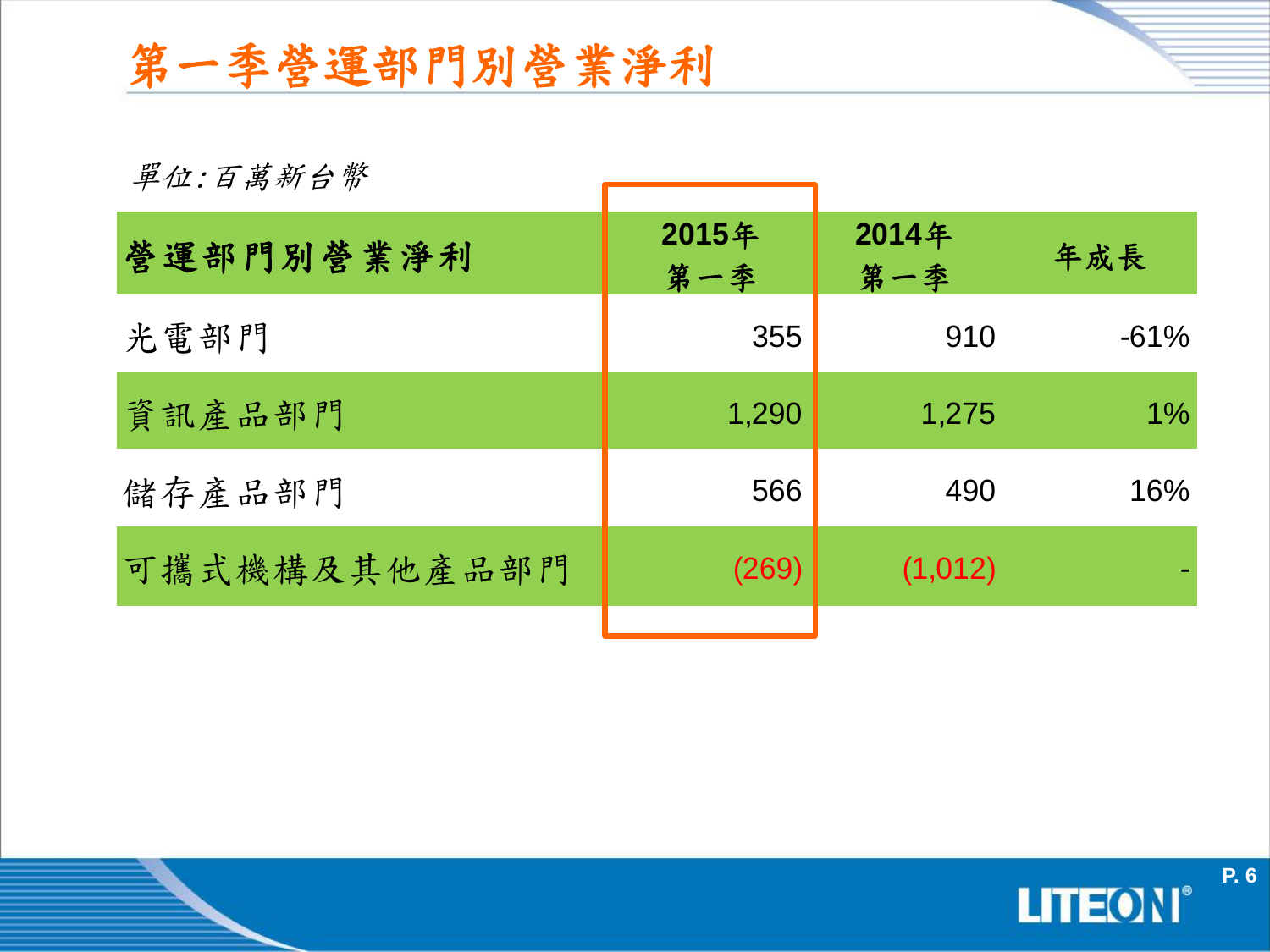#### **2015**年第一季合併資產負債表

| 單位:百萬新台幣   | 2015年第一季 |               | 2014年第四季 |               | 2014年第一季 |               |
|------------|----------|---------------|----------|---------------|----------|---------------|
|            | 金額       | $\frac{9}{6}$ | 金額       | $\frac{0}{0}$ | 金額       | $\frac{0}{0}$ |
| 現金及約當現金    | 58,701   | <b>29%</b>    | 66,483   | 31%           | 61,398   | 30%           |
| 應收帳款       | 45,145   | <b>23%</b>    | 51,134   | 24%           | 45,421   | 22%           |
| 存貨         | 28,554   | 14%           | 29,514   | 14%           | 28,489   | 14%           |
| 流動資產       | 138,644  | 69%           | 153,721  | 71%           | 141,226  | 70%           |
| 總資產        | 199,752  | <b>100%</b>   | 216,534  | 100%          | 203,026  | 100%          |
| 短期負債       | 22,663   | 11%           | 31,270   | 14%           | 26,043   | 13%           |
| 應付帳款       | 52,873   | <b>26%</b>    | 61,921   | 29%           | 52,906   | 26%           |
| 流動負債       | 100,651  | <b>50%</b>    | 120,289  | 56%           | 105,292  | 52%           |
| 長期負債       | 15,850   | 8%            | 13,564   | 6%            | 14,122   | 7%            |
| 總負債        | 119,979  | 60%           | 137,361  | 63%           | 122,740  | 60%           |
| 總股東權益      | 79,773   | 40%           | 79,173   | 37%           | 80,287   | 40%           |
| 主要指標       |          |               |          |               |          |               |
| 流動比率(倍數)   | 1.38     |               | 1.28     |               | 1.34     |               |
| 速動比率(倍數)   | 1.09     |               | 1.04     |               | 1.07     |               |
| 淨現金(百萬新台幣) | 20,188   |               | 21,649   |               | 21,234   |               |



**P. 7**